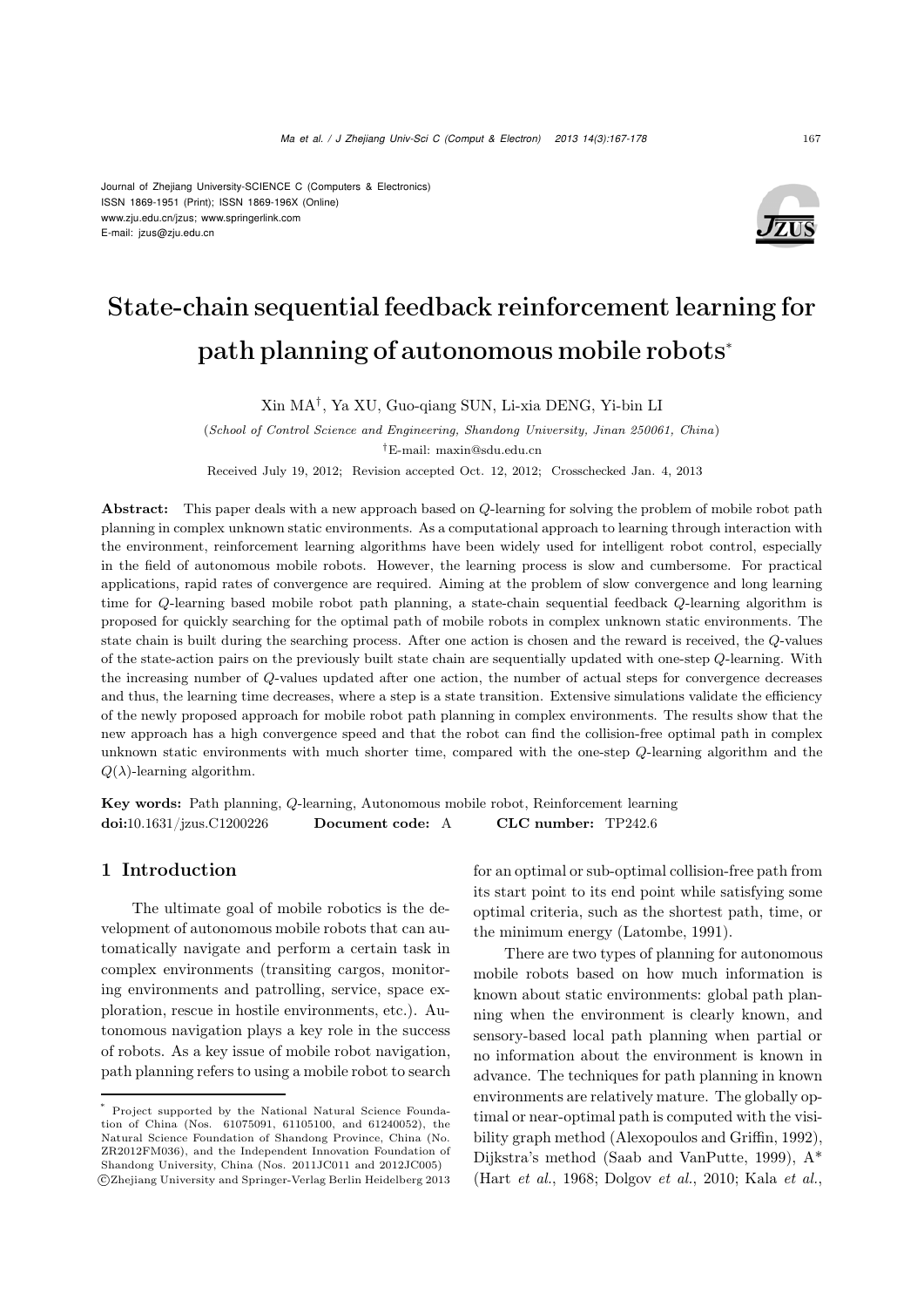2010), etc., based on graph-based representation of environments. Although avoiding the heavy computation involved in establishment and maintenance of a global map, sensory-based path planning is complicated due to the fact that only partial or no information about the environment is known. Artificial potential field-based path planning algorithms utilize local sensory information in a purely reactive fashion (Barraquand *et al.*, 1992; Ge and Cui, 2002; Poty *et al.*, 2004; Agirrebeitia *et al.*, 2005; Cao *et al.*, 2006). Although their implementation is simple and they are robust in producing motions, a major problem is that the robot can be trapped into local minima before reaching its goal. The techniques for escaping local minima have to be studied.

Recently, there has been a growing tendency towards artificial intelligent approaches to sensorybased path planning in partially observable environments which are often stochastic in nature. Fuzzy logic-based path planning methods can summarize the motion rules for avoiding obstacles based on blurring sensory information without requiring accurate environment models (Yang *et al.*, 2005; Hachour, 2009). However, it is difficult to develop comprehensive fuzzy logic rules for complex environments and the generalization ability is not strong. Neural network based path planning methods build neural network models that map the sensory information to the motion controls for searching for the shortest path and avoiding collision (Yang and Meng, 2000; Ghatee and Mohades, 2009). Training the weights of neural networks is time-consuming. Based on the selection mechanism and gene inheritance, genetic algorithms help mobile robots travel from the start position to the desired goal with the shortest path without colliding with obstacles (AL-Taharwa *et al.*, 2008; Yun *et al.*, 2010; Tsai *et al.*, 2011). Castillo *et al.* (2007) presented a multi-objective genetic algorithm for off-line point-to-point autonomous mobile robot path planning which considers length and difficulty together. Particle swarm optimization (PSO) (Gong *et al.*, 2009) and ant colony optimization (ACO) (Garcia *et al.*, 2009; Wang *et al.*, 2011) have also been used for path planning. Their performance heavily depends on various parameters whose values cannot be chosen with theoretical guidelines. This limits the possibility of acquiring the optimal performance.

As a powerful machine learning technique that

learns through interaction with the environment, reinforcement learning (RL) is suitable for autonomous mobile robots control in unknown environments. Qlearning algorithms can be used to learn a control policy that maximizes a scalar reward by using a trial-and-error process without requiring a prior knowledge of the environment (Watkins and Dayan, 1992). Owing to its simplicity and well-developed theory, the Q-learning algorithm has been widely used. However, the convergence process is a long one with the traditional Q-learning algorithm. Aiming at the slow convergence and long learning time of traditional Q-learning, many improved Q-learning approaches have been proposed. The improved Qlearning approaches can be classified into four categories according to four strategies as follows.

Q-value update strategy: The  $Q(\lambda)$ -learning algorithm extends the traditional one-step Q-learning algorithm with activity traces, which are used to handle delayed reward (Peng and Williams, 1996). The  $Q(\lambda)$ -learning algorithm is an incremental multi-step Q-learning. By allowing corrections to be made incrementally to the predictions of observations occurring in the past, i.e., to back more than one step at a time, the  $Q(\lambda)$ -learning method propagates information rapidly to the position where it is important. The learning rate can be increased for path planning in complex unknown static environments (Hwang *et al.*, 2011).

Action selection strategy: Local optimum could result from the greedy action selection strategy which is purely based on the current values of the state-action pairs, i.e., exploitation. The  $\epsilon$ -greedy action selection strategy (Sutton and Barto, 1998)  $(0 \leq \epsilon \leq 1)$ , with larger  $\epsilon$  corresponding to a larger probability of choosing a non-optimal action in the current situation, can obtain more knowledge, i.e., exploration, with which local optima can be overcome. However, excessive exploration becomes unnecessary after a period of initial interaction. By representing Q-values as probability distributions and using these distributions to select actions that best balance exploration and exploitation, Bayesian Q-learning takes advantage of much more information and exhibits substantial improvement on convergence rate (Dearden *et al.*, 1998). The simulated annealing (SA) Q-learning algorithm is presented to balance exploitation and exploration with the Metropolis criterion (Guo *et al.*, 2004). In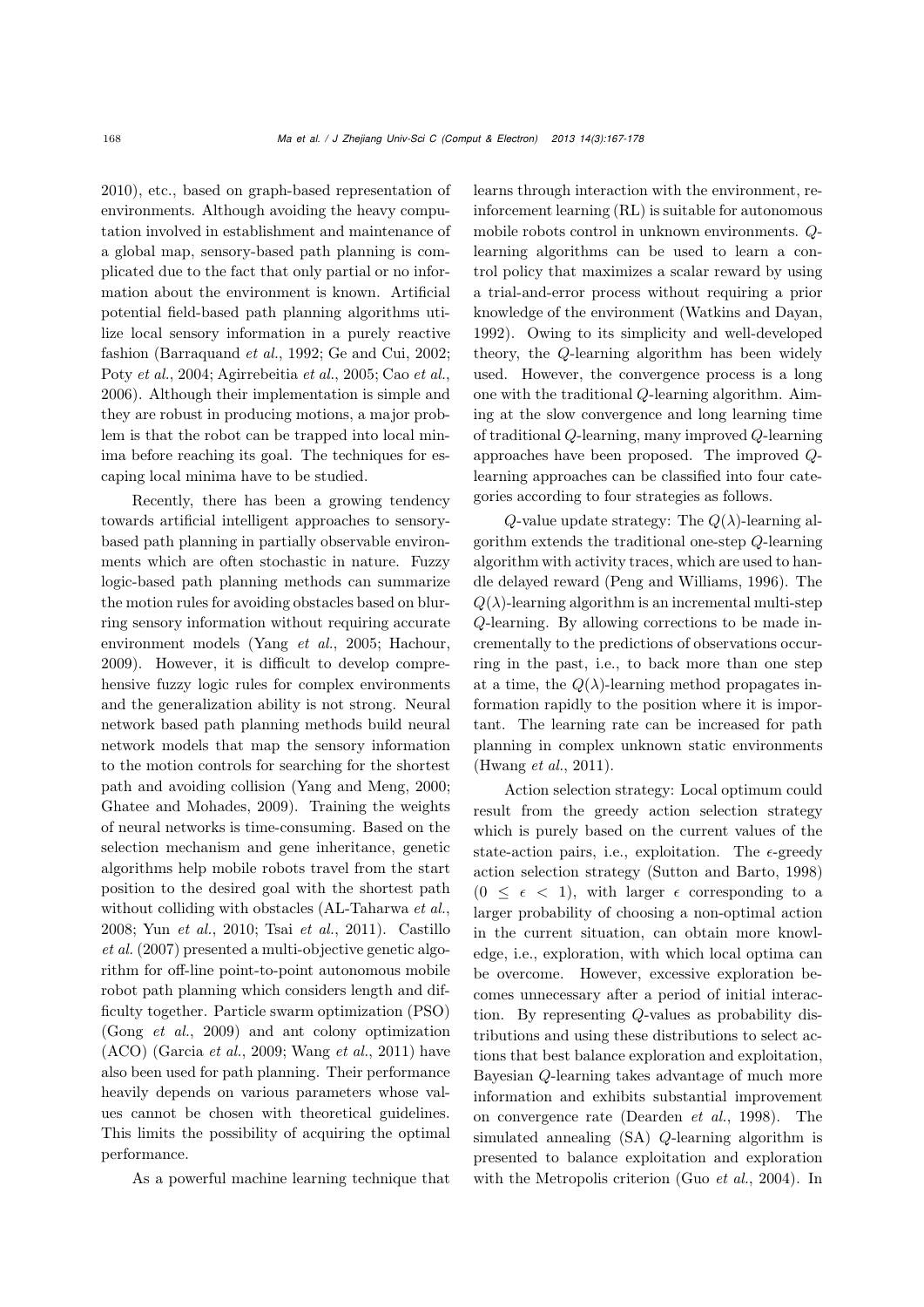Framling (2007), pre-existing knowledge was used to guide exploration in order to speed up reinforcement learning. In Still and Precup (2012), in addition to maximizing the expected reward, a learner selects the action that can maximize the prediction power of its own behavior measured by the information that the most recent state-action pair carries about the future.

Q-value initialization strategy: Q-learning can be accelerated by appropriately specifying initial Qvalues (Koenig and Simmons, 1996). Fuzzy rules (Oh *et al.*, 1998), potential function (Wiewiora, 2003), and neural networks (Song *et al.*, 2012) are used to initialize Q-values to speed up learning.

State space reduction strategy: For complex environments there are a large number of states, which makes the learning time and storage for Q-table insufferable. In Senda *et al.* (2003), the state space was reduced by coordinates exclusion. In Hamagami and Hirata (2003) and Lampton and Valasek (2009), the number of states was adjusted adaptively. In Jin *et al.* (2009), the large state space was partitioned into multiple smaller state spaces based on the critical states. In Jaradat *et al.* (2011), the number of states was limited by a new definition of the discrete state space.

Although all above algorithms have sped up Qlearning, there is still room for speeding up convergence of Q-learning. To make reinforcement learning work on path planning with real robots, it is still an urgent problem to find optimal or near-optimal collision-free paths with fast learning speed in complex unknown static environments.

In this paper, we present a state-chain sequential feedback Q-learning algorithm for solving the problem of mobile robot path planning in complex unknown static environments. A state chain is built during searching. The state chain, which is saved as the memory matrix, records in order the stateaction pairs from the start point until the current state. After one action is chosen with a greedy strategy and the reward or penalty is received, the Qvalues of the state-action pairs on the state chain are sequentially updated with the one-step Q-learning algorithm. Theoretical analyses and extensive simulations have shown that the new approach has high convergence speed and can find the collision-free optimal or near-optimal path in complex unknown static environments with much shorter time, compared with one-step Q-learning and  $Q(\lambda)$ -learning algorithms.

The proposed state-chain sequential feedback Q-learning algorithm is distinctive in that it speeds up learning with a new Q-value update strategy. The Q-values of all state-action pairs on the current state chain are updated sequentially backward along the state chain after one action is chosen. By means of sequential feedback, the number of Q-values updated in one step increases. Although the proposed Q-learning algorithm is similar to  $Q(\lambda)$ -learning in that both of them are multi-step Q-learning, their Q-value update strategies are different. By using TD( $\lambda$ ) return estimation, the  $Q(\lambda)$ -learning algorithm propagates information backward. In contrast, the proposed Q-learning algorithm updates Q-values along the state-action chain. Theoretical analysis is given to compare the minimum number of steps required for convergence of Q-values of the three Q-learning algorithms in order to explain the different learning efficiencies of the three Q-learning algorithms.

# 2 One-step *Q*-learning algorithm and  $Q(\lambda)$ -learning algorithm

# 2.1 One-step *Q*-learning algorithm

The one-step Q-learning algorithm is a simple model-free incremental algorithm for delayed reinforcement learning (Watkins, 1989). A learning agent tries an action at a particular state, and evaluates its consequences in terms of the immediate reward or penalty it receives and its estimate of the value of the state to which it is taken. By trying all actions in all states repeatedly, it learns which are best overall judged by long-term discount reward. At time step t, the state is  $s_t$ . The action  $a_t$  that maximizes the Q-function  $Q(s_t, a)$  is chosen. The Qfunction is the estimated utility function that evaluates how good an action  $a_t$  is given a certain state  $s_t$ . The Q-value  $Q(s_t, a_t)$  is the expected discount reward for executing action  $a_t$  at state  $s_t$ . The aim is to maximize the total discount expected reward. The Q-value  $Q(s_t, a_t)$  is updated with

$$
Q_{t+1}(s_t, a_t) = (1 - \lambda_t)Q_t(s_t, a_t) + \lambda_t[r_t + \gamma \max_{a_{t+1} \in A} Q_{t+1}(s_{t+1}, a_{t+1})], \quad (1)
$$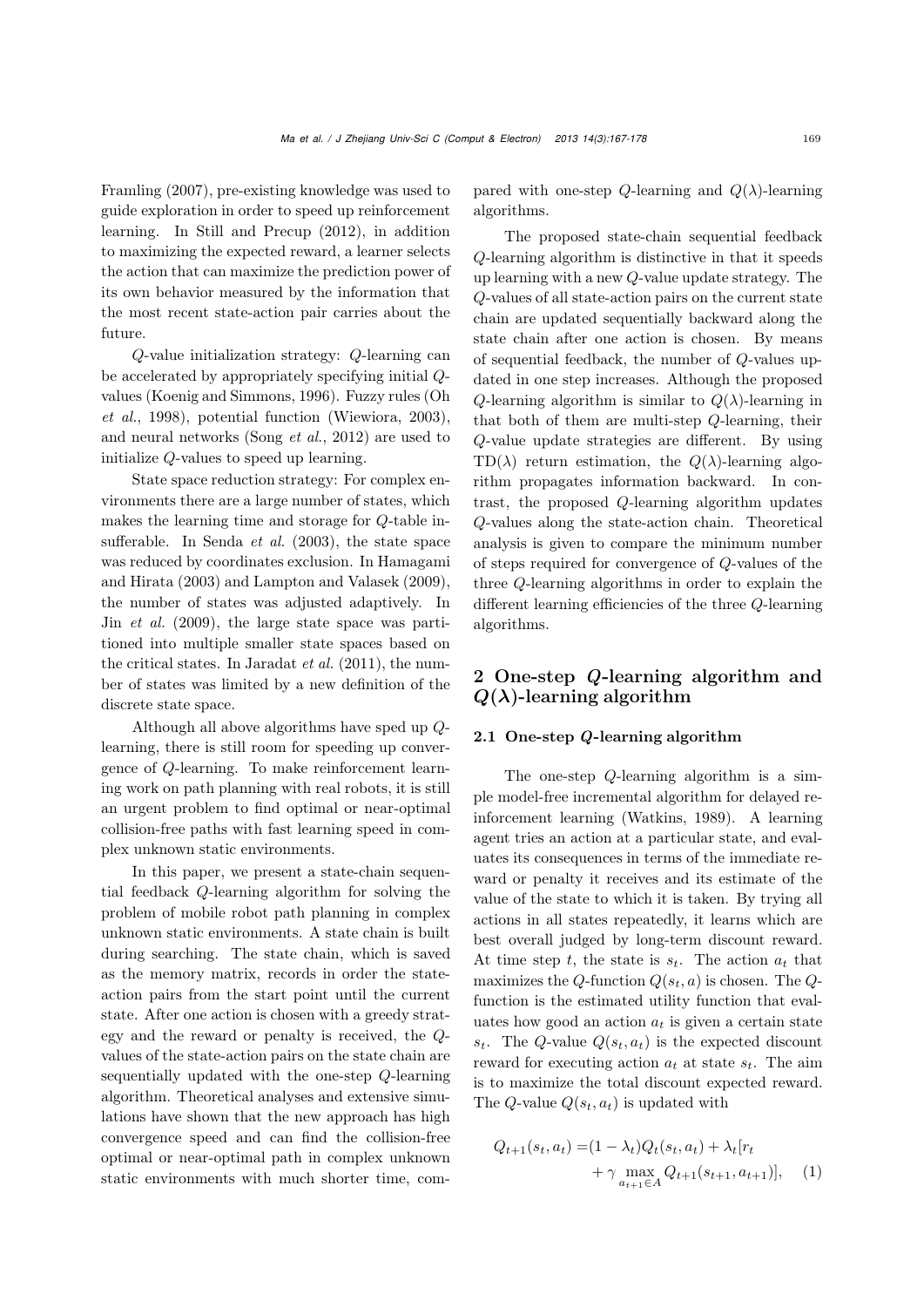where A is the set of actions,  $r_t$  is the immediate reward or penalty received by taking action  $a_t$  at state  $s_t$ ,  $0 < \gamma < 1$  is the discount factor, and  $\gamma$ reflects the influence of the successive state on the previous action. With the discount factor  $\gamma$ , the action decision can be influenced by the successive state.  $\lambda_t$  is the learning rate. It is proved that  $Q_n(s,a)$  converges to  $Q^*(s,a)$  with probability 1 as  $n \to \infty$  with the learning rate  $\lambda_t \in (0,1)$  and the bounded rewards or penalty  $r_t \leq \mathcal{R}$ , where  $\mathcal{R}$  is a given positive real number (Watkins and Dayan, 1992).

The one-step Q-learning algorithm is summarized in Algorithm 1. It does not specify what action the agent should take at each state as it updates its Q-value estimates. The learning agent may take any action randomly. The optimal Q-function will be found eventually while trying out each action in every state many times without building the model of the environment. After Q-function convergence, the mobile robot selects its action at each state with a greedy policy  $a_t^* = \arg \max_{a \in A} Q^*(s_t, a)$  from its<br>start point to its and point. The optimal path is start point to its end point. The optimal path is found by maximizing the expected total discount reward received. The one-step Q-learning algorithm updates the Q-value estimate of one state-action pair in one step. The learning time is long and the convergence is slow.

| <b>Algorithm 1</b> One-step $Q$ -learning algorithm        |
|------------------------------------------------------------|
| 1: $Q(s, a) = 0$ for all s and a // Initialization         |
| $2:$ loop                                                  |
| observe its current state $s_t$<br>3:                      |
| select and perform an action $a_t$ randomly<br>4:          |
| observe the subsequent state $s_{t+1}$<br>5:               |
| receive an immediate reward $r_t$<br>6:                    |
| update the Q-value $Q_{t+1}(s, a)$<br>7:                   |
| For $s = s(t)$ and $a = a(t)$ , update $Q_{t+1}(s_t, a_t)$ |
| with Eq. (1). Otherwise, $Q_{t+1}(s, a) = Q_t(s, a)$       |
| 8: end loop                                                |
| 9: until $Q(s, a)$ converges for all s and a               |
|                                                            |

## 2.2  $Q(\lambda)$ -learning algorithm

The  $Q(\lambda)$ -learning algorithm is the incremental multi-step Q-learning which extends the one-step Q-learning algorithm (Peng and Williams, 1996). It combines  $TD(\lambda)$  returns with the one-step  $Q$ learning in an incremental way. With the multi-step  $Q(\lambda)$ -learning method, the previous actions can be affected by the feedback of the follow-up states. If the current action decision is false, then the previous actions should be punished. If the current action decision is correct, then the previous actions should be rewarded. The influence is added to the Q-value estimation of the previous state-action pairs with forgetting traces.

The  $Q(\lambda)$ -learning algorithm is summarized in Algorithm 2. One activity trace  $\text{Tr}(s, a)$  is defined for each state-action pair  $(s, a)$ . After each step, the  $Q(\lambda)$ -learning algorithm loops through a set of state-action pairs which grow linearly with time. The Q-values of the set of state-action pairs whose activity trace  $(\gamma \lambda)^n$  is significant are updated, where  $\lambda \in$  $(0, 1)$  is the forgetting attenuation parameter, which is used to distribute credit throughout sequences of actions. Owing to the use of the  $TD(\lambda)$  return estimation process, which has the effect of making alterations to the past predictions through each step, the  $Q(\lambda)$ -learning algorithm propagates information backward much faster than the one-step Q-learning algorithm. The learning efficiency is improved significantly with the  $Q(\lambda)$ -learning algorithm.

| <b>Algorithm 2</b> $Q(\lambda)$ -learning algorithm                    |  |  |  |  |  |  |
|------------------------------------------------------------------------|--|--|--|--|--|--|
| 1: $Q(s, a) = 0$ and $Tr(s, a) = 0$ for all s and a                    |  |  |  |  |  |  |
| // Initialization                                                      |  |  |  |  |  |  |
| $2:$ loop                                                              |  |  |  |  |  |  |
| 3:<br>observe its current state $s_t$                                  |  |  |  |  |  |  |
| select and perform an action<br>4:                                     |  |  |  |  |  |  |
| $a_t = \arg \max_{a \in A} Q(s_t, a)$                                  |  |  |  |  |  |  |
| observe the subsequent state $s_{t+1}$<br>5.                           |  |  |  |  |  |  |
| receive an immediate reward $r_t$<br>6:                                |  |  |  |  |  |  |
| compute $e'_t = r_t + \gamma V_t(s_{t+1}) - Q_t(s_t, a_t)$<br>7:       |  |  |  |  |  |  |
| compute $e_t = r_t + \gamma V_t(s_{t+1}) - V_t(s_t)$<br>8:             |  |  |  |  |  |  |
| where $V_t(s) = \arg \max_{a \in A} Q(s, a)$                           |  |  |  |  |  |  |
| for each state-action pair $(s, a)$ do<br>9:                           |  |  |  |  |  |  |
| $\text{Tr}(s, a) = \gamma \lambda \text{Tr}(s, a)$<br>10:              |  |  |  |  |  |  |
| $Q_{t+1}(s, a) = Q_t(s, a) + \lambda_t \text{Tr}(s, a)e_t$             |  |  |  |  |  |  |
| end for<br>11:                                                         |  |  |  |  |  |  |
| update $Q_{t+1}(s_t, a_t) = Q_{t+1}(s_t, a_t) + \lambda_t e'_t$<br>12: |  |  |  |  |  |  |
| compute $\text{Tr}(s_t, a_t) = \text{Tr}(s_t, a_t) + 1$<br>13:         |  |  |  |  |  |  |
| end loop<br>14:                                                        |  |  |  |  |  |  |
| 15: until $Q(s, a)$ converges for all s and a                          |  |  |  |  |  |  |
|                                                                        |  |  |  |  |  |  |

# 3 State-chain sequential feedback *Q*learning algorithm

In this section, the state-chain sequential feedback Q-learning algorithm is presented for speeding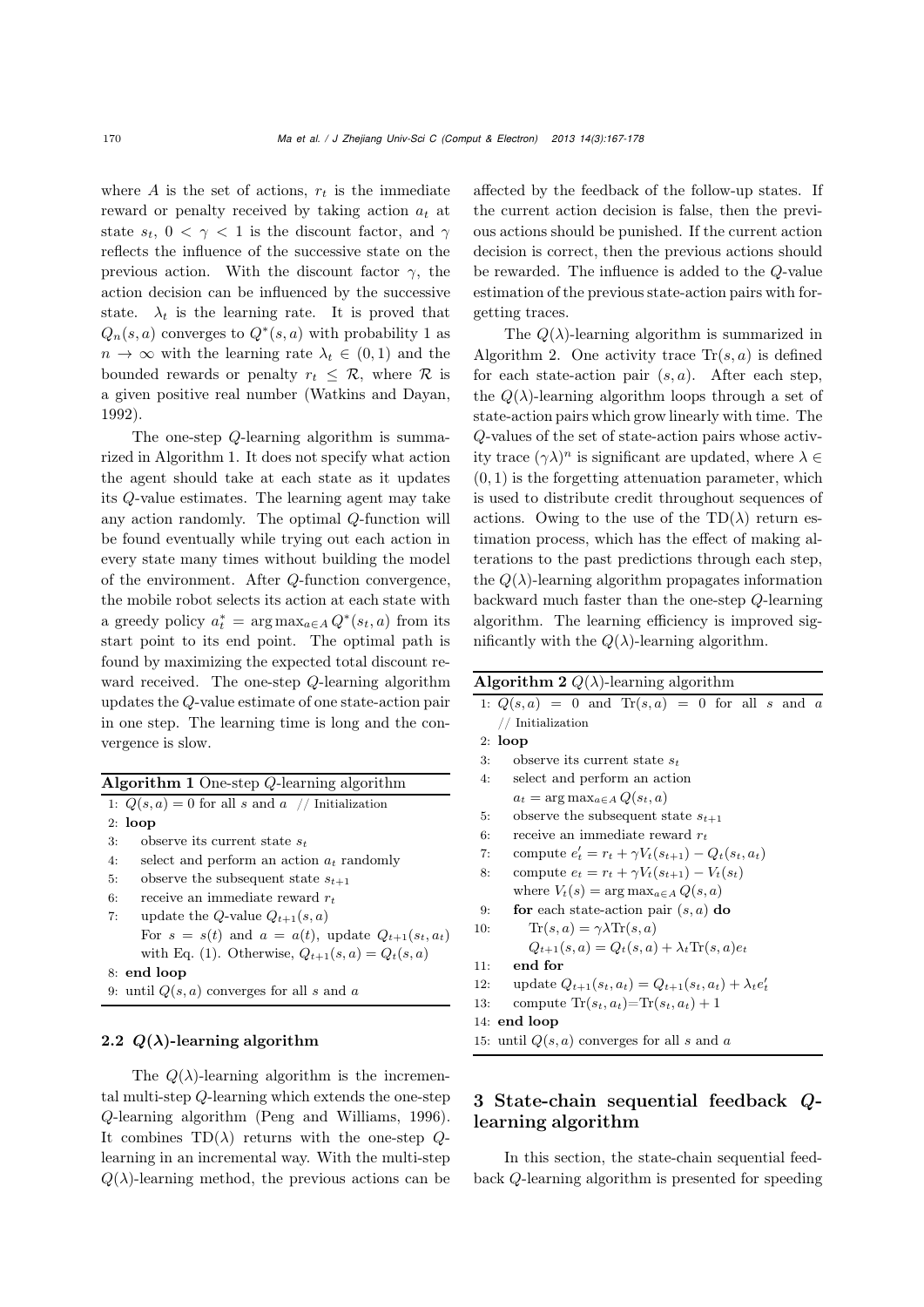up the convergence of Q-learning. A state chain is built during the searching process. After an action is carried out and the reward or penalty is received, the Q-values of the state-action pairs on the state chain are sequentially updated with the traditional one-step Q-learning algorithm.

The state-chain sequential feedback Q-learning algorithm is summarized in Algorithm 3. At time step t, the state is  $s_t$ . One action  $a_t$  is chosen based on the greedy policy  $a_t = \arg \max_{a \in A} Q(s_t, a)$ . After action  $a_t$  is carried out, the reward or penalty  $r_t$  is rewarded. The memory matrix  $M(t)$  is extended with a new row  $[s_t, a_t, r_t, \lambda_t]$ . The state chain is saved as the memory matrix. The Q-values of stateaction pairs are updated sequentially backward along the state chain:

For  $k = t : -1 : 0$ ,

$$
Q_{t+1}(s_k, a_k) = (1 - \lambda_k) Q_t(s_k, a_k) + \lambda_k [r_k + \gamma V_t(s_{k+1})],
$$
 (2)

where  $V_t(s_{k+1}) = \arg \max_{a \in A} Q(s_{k+1}, a)$ .

Algorithm 3 State-chain sequential feedback Qlearning algorithm

1:  $Q(s, a) = 0$  for all s and a // Initialization 2: loop 3: observe its current state s*<sup>t</sup>* 4: select and perform an action  $a_t = \arg \max_{a \in A} Q(s_t, a)$ 5: observe the subsequent state  $s_{t+1}$ 6: receive an immediate reward r*<sup>t</sup>* 7: add a new row for memory matrix  $M(t)$  with  $[s_t, a_t, r_t, \lambda_t]$ 8: **for**  $k = t$  to 0 **do**<br>9: **undate** *Q*-value update  $Q$ -values along the state chain recorded in  $M(t)$  $Q_{t+1}(s_k, a_k) = (1 - \lambda_k)Q_t(s_k, a_k) + \lambda_k[r_k +$  $\gamma V_{t+1}(s_{k+1})$ ] 10: end for 11: end loop 12: until  $Q(s, a)$  converges for all s and a

Thus, the influence of previous action choice on the successive states can feed back in time to the Qvalues of the previous state-action pairs recorded by the memory matrix with the state-chain sequential feedback Q-learning algorithm.

In each step, more Q-values are updated compared with the one-step Q-learning algorithm. The number of actual steps for convergence is decreased. Thus, the convergence is sped up. The next section gives a theoretical analysis, which explains the reason why the convergence can be improved with the state-chain sequential feedback Q-learning algorithm.

## 4 Theoretical analysis

In this section, the condition for convergence of Q-values is first analyzed. Then, the minimum number of updates required for the convergence of Q-values of one state is given. Finally, the required numbers of updates for the convergence of Q-values of all state-action pairs are compared for the three Q-learning algorithms.

#### 4.1 Condition for convergence of *Q*-values

The Q-value of state-action pair  $(s_t, a_t)$  is  $Q_t(s_t, a_t)$ .  $(s_t, a_t)$  points to the next state  $s_{t+1}$ . The immediate reward or penalty is  $\lambda_t$ . The *Q*-value of state-action pair  $(s_t, a_t)$  is updated with the onestep Q-learning algorithm (Eq. (1)). If  $\lambda_t \in (0,1)$ , and the Q-values of all state-action pairs  $(s_{t+1}, a)$ are convergent, then the Q-value  $Q_t(s_t, a_t)$  must be convergent after sufficient updates.

From Eq. (1), it can be seen that the necessary and sufficient condition for stability of the Q-value  $Q_t(s_t, a_t)$  is that  $\max_{a \in A} Q(s_{t+1}, a) = Q_{t+1}$  is constant. Otherwise, the Q-value  $Q(s_t, a_t)$  would change with  $Q_{t+1}$ .

With the assumption that the Q-values of all state-action pairs  $(s_{t+1}, a)$  are convergent,  $\max_{a \in A} Q(s_{t+1}, a) = Q_{t+1}$  is constant. Assuming  $\lambda_t = \alpha$ , we obtain the update of  $Q_t = Q(s_t, a_t)$  with Eq.  $(1)$ .

After the first update,

$$
Q_t = (1 - \alpha)Q_t + \alpha(r + \gamma Q_{t+1}).
$$

After the second update,

$$
Q_t = (1 - \alpha)^2 Q_t + (1 - \alpha)\alpha(r + \gamma Q_{t+1})
$$
  
+  $\alpha(r + \gamma Q_{t+1}).$ 

After the third update,

$$
Q_t = (1 - \alpha)^3 Q_t + (1 - \alpha)^2 \alpha (r + \gamma Q_{t+1}) + (1 - \alpha) \alpha (r + \gamma Q_{t+1}) + \alpha (r + \gamma Q_{t+1}).
$$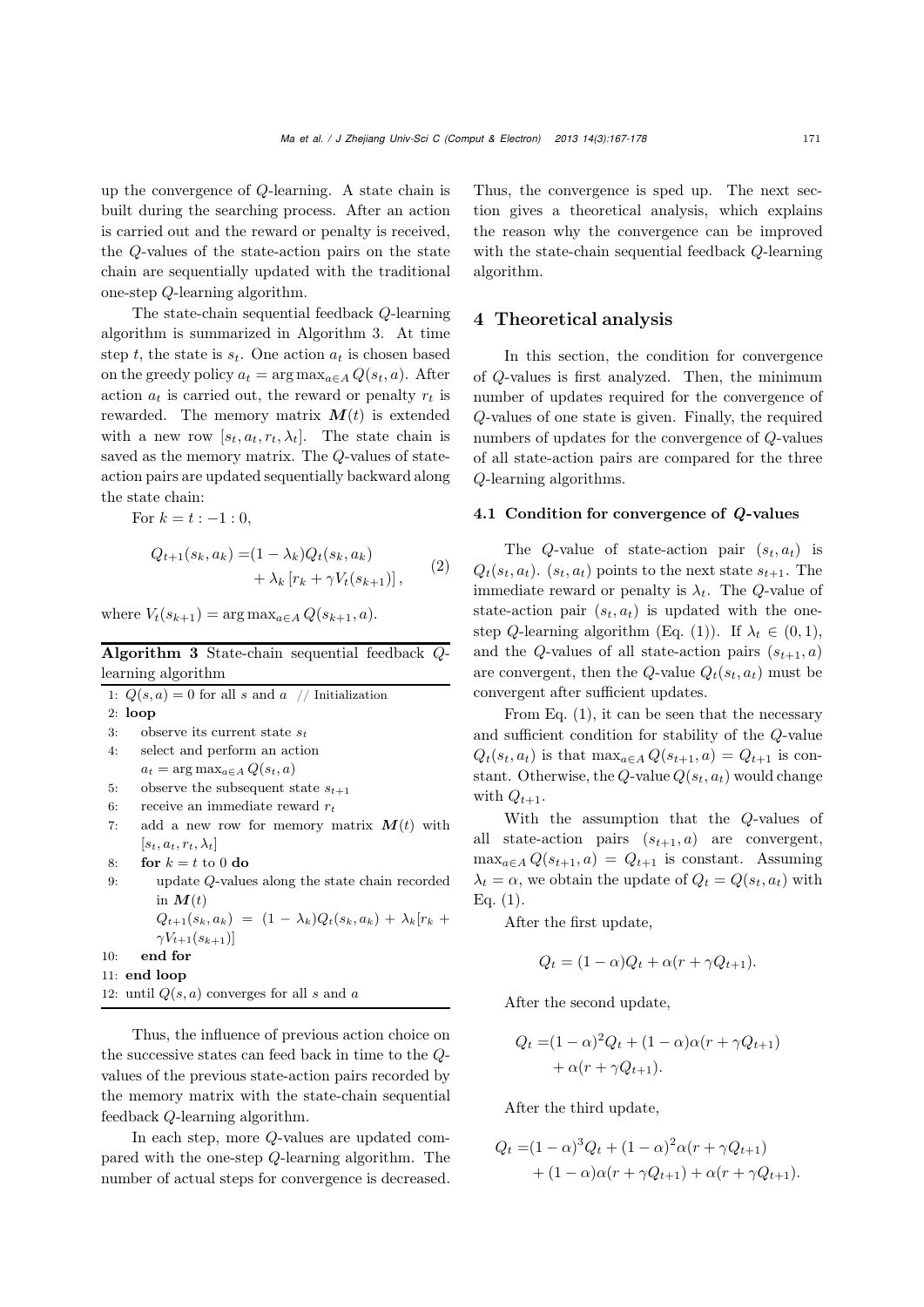After the nth update,

$$
Q_t = (1 - \alpha)^n Q_t + (1 - \alpha)^{n-1} \alpha (r + \gamma Q_{t+1})
$$
  
+ 
$$
(1 - \alpha)^{n-2} \alpha (r + \gamma Q_{t+1}) + \dots + \alpha (r + \gamma Q_{t+1})
$$
  
= 
$$
(1 - \alpha)^n Q_t + \alpha (r + \gamma Q_{t+1})
$$
  

$$
\cdot [(1 - \alpha)^{n-1} + (1 - \alpha)^{n-2} + \dots + 1]
$$
  
= 
$$
(1 - \alpha)^n Q_t + (r + \gamma Q_{t+1})[1 - (1 - \alpha)^n].
$$

As  $\alpha = \lambda_t \in (0,1)$ ,  $0 < 1 - \alpha < 1$ . When there are sufficient updates,  $(1 - \alpha)^n \to 0$ , and

$$
Q_t = r + \gamma Q_{t+1}.
$$

That is,  $Q(s_t, a_t)$  becomes convergent.

# 4.2 Minimum number of updates required for convergence of the *Q*-value of one state-action pair

From the above analysis of the condition for convergence of Q-values, we can see that the necessary condition for convergence of the state is the convergence of its subsequent state. The state-action pairs in the state chain converge at different times. The goal state would be convergent first. The Qvalues corresponding to the state-action pairs near the goal state would be convergent earlier. The Qvalues corresponding to the state-action pairs further away from the goal state would be convergent later. The convergent Q-values of state-action pairs help to make correct actions for subsequent learning. The non-convergent Q-values of state-action pairs would cause meaningless motions for mobile robots.

If the Q-values of the subsequent state are convergent, then the necessary condition for convergence of the Q-values of state  $s_t$  is sufficient updates. We assume that the minimum number of required updates is M.

 $\forall \epsilon > 0$ , if required  $(1 - \alpha)^m < \epsilon$ ,  $m > \frac{\ln \epsilon}{\ln(1 - \alpha)}$ should be satisfied.

Define  $M = \frac{\ln \epsilon}{\ln(1-\alpha)}$ . Hence,  $M$  is the minimum number of updates required for convergence of the Q-value of state-action pair  $(s_t, a_t)$  after the Q-values corresponding to the subsequent state  $s_{t+1}$ converge.

# 4.3 Minimum number of steps required for convergence of *Q*-values for each of the three *Q*-learning algorithms

The Q-values of all state-action pairs are convergent in the ideal stable situation. The state chain is shown in Fig. 1. The length of the state chain from the start state  $s_0 = s_{start}$  to the goal state  $s_{goal}$  is T. The kth state  $s_k$  in the positive sequence is the  $R_L$ th state  $s_{R_L}$  in the inverse sequence of the state chain at the same time. The distance from state  $s_k$  to goal state  $s_{\text{goal}}$  in the state chain is L. From goal state  $s_{\text{goal}}$  to start state  $s_0$ , the  $Q$ -values of all state-action pairs would be convergent progressively along the state chain. The number of steps required for the convergence of Q-values with the one-step Q-learning algorithm, the  $Q(\lambda)$ -learning algorithm, and the state-chain sequential feedback Q-learning algorithm are shown in Tables 1 and 2.

With the one-step Q-learning algorithm and the  $Q(\lambda)$ -learning algorithm, the minimum numbers of steps required for convergence of the Q-values of all state-action pairs in the state-chain, from state  $s_{R_1}$ 

**... ...** *s s* 0 start <sup>=</sup> <sup>1</sup> *<sup>s</sup> <sup>k</sup> <sup>s</sup> RL <sup>s</sup> <sup>R</sup>*<sup>2</sup> *<sup>s</sup> <sup>R</sup>*<sup>1</sup> *s* goal *s* Length: *T* Length: *L*

Fig. 1 Schematic diagram of the state chain. The length of the state chain from start state  $s_0 = s_{start}$ to goal state  $s_{\text{goal}}$  is *T*. The *k*th state  $s_k$  in the positive sequence is the  $R_L$ th state  $s_{R_L}$  in the inverse sequence of the state chain at the same time. The distance from state  $s_k$  to goal state  $s_{\text{goal}}$  in the state chain is *L*

Table 1 Convergence of *Q*-values of state-action pairs along state-chain with the one-step *Q*-learning algorithm and  $Q(\lambda)$ -learning algorithm

| Order<br>convergence | State     | Required number of<br>updates | Number of updates in every<br>episode from $s_{\text{start}}$ to $s_{\text{goal}}$ | Required minimum<br>number of episodes | Required minimum<br>number of steps |  |
|----------------------|-----------|-------------------------------|------------------------------------------------------------------------------------|----------------------------------------|-------------------------------------|--|
|                      | $s_{R_1}$ | М                             |                                                                                    | М                                      | MT                                  |  |
| 2                    | $s_{R_2}$ | M                             |                                                                                    | M                                      | MT                                  |  |
| 3                    | $s_{R_3}$ | М                             |                                                                                    | М                                      | MT                                  |  |
|                      |           |                               |                                                                                    |                                        |                                     |  |
|                      | $s_{R_L}$ | М                             |                                                                                    |                                        | $_{MT}$                             |  |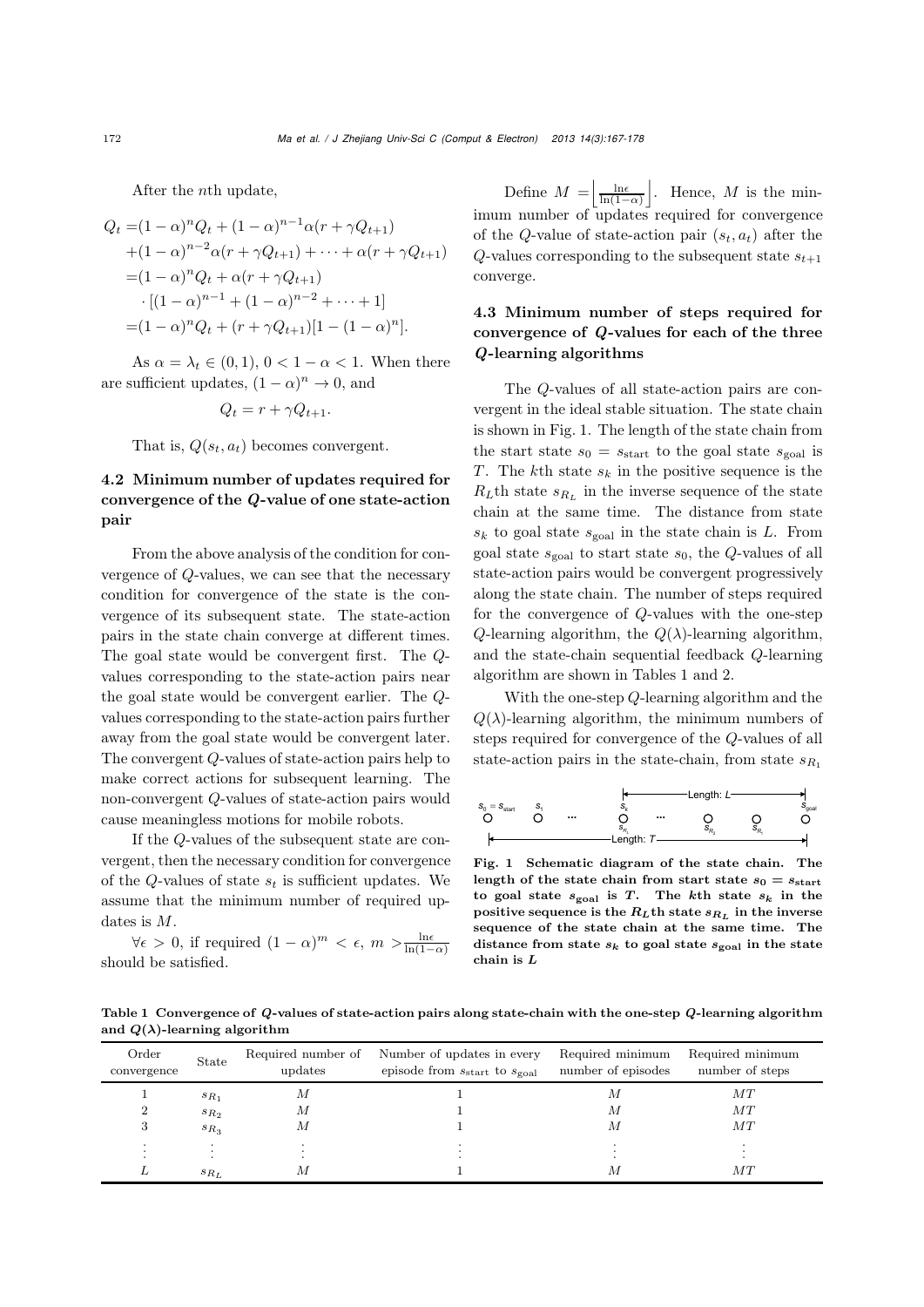| Order of<br>convergence | State     | Required number of<br>updates | Number of updates in every<br>episode from $s_{\text{start}}$ to $s_{\text{goal}}$ | Required minimum<br>number of episodes | Required minimum<br>number of steps |  |
|-------------------------|-----------|-------------------------------|------------------------------------------------------------------------------------|----------------------------------------|-------------------------------------|--|
|                         | $s_{R_1}$ | М                             |                                                                                    | М                                      | MT                                  |  |
| 2                       | $s_{R_2}$ | М                             |                                                                                    | M/2                                    | MT/2                                |  |
| 3                       | $s_{R_3}$ | М                             |                                                                                    | M/3                                    | MT/3                                |  |
|                         |           |                               |                                                                                    |                                        |                                     |  |
| $\mathcal{L}$           | $s_{R_L}$ | М                             |                                                                                    | M/L                                    | MT/L                                |  |

Table 2 Convergence of *Q*-values of state-action pairs along state-chain with the state-chain sequential feedback *Q*-learning algorithm

to state  $s_{R_L}$ , are  $N_Q$  and  $N_\lambda$ .

$$
N_Q = N_{\lambda} = L \cdot M \cdot T. \tag{3}
$$

With the state-chain sequential feedback Qlearning algorithm, the minimum number of steps for convergence of the Q-values of all state-action pairs in the state-chain, from state  $s_{R_1}$  to state  $s_{R_1}$ , is  $N_{\rm SQ}$ .

$$
N_{\rm SQ} = M \cdot T \cdot \left( 1 + \frac{1}{2} + \frac{1}{3} + \dots + \frac{1}{L} \right). \tag{4}
$$

For  $L > 1$ ,  $L > 1 + \frac{1}{2} + \frac{1}{3} + \cdots + \frac{1}{L}$ . Therefore,<br>  $\langle N_Q \rangle$  and  $N_{SQ} \langle N_{\lambda} \rangle$ .  $N_{\rm SQ} < N_Q$  and  $N_{\rm SQ} < N_\lambda$ .

From the above theoretical analysis, it can be seen that the proposed state-chain sequential feedback Q-learning algorithm decreases the minimum number of steps required for the convergence of the Q-values of all state-action pairs by increasing the number of Q-values updated in one step. In each episode from the start state  $s_0$  to the end state  $s_{\text{goal}}$ , the Q-values of each state-action pair are updated many times. The Q-values are updated by the next states sequentially backward along the statechain with the update equation of the one-step Qlearning algorithm. With the increasing number of Q-values updated in one step, the number of steps for convergence decreases and thus, the learning time decreases.

## 5 Experimental results

In this section, we evaluate the performance of the proposed state-chain sequential feedback Qlearning algorithm through MATLAB simulation. In three different environments, we compare the convergence of the proposed state-chain sequential feedback Q-learning algorithm with that of the one-step Qlearning algorithm and the  $Q(\lambda)$ -learning algorithm.

The three Q-learning algorithms are different in the Q-value update strategy.

# 5.1 Environment representation and action set

The environment is represented by a 2D occupancy grid map in which each grid is given a value 1 (with obstacle) or 0 (free). The occupancy grid map representation is particularly useful for the task of obstacle avoidance. The action set  $A$  includes five kinds of actions: moving up, moving down, moving left, moving right, and staying at rest. The five actions  $a_t$  are represented by [0, 1], [0, -1], [1, 0], [-1, 0], and [0, 0], respectively. The state of the mobile robot  $s_t$  is its current position at time step t in the environment. The current state  $s_t$  has five state-action pairs  $(s_t, a_t)$ , each of them corresponding to a  $Q$ value  $Q(s_t, a_t)$ . All Q-values are initialized with zeros. The optimal action is selected with the greedy strategy,  $a_t = \arg \max_{a \in A} Q_t(s_t, a)$ , according to the current state-action pair Q-value.  $s_{t+1}$  is the next state (a new position in the environment) after action  $a_t$  is carried out.  $r_t$  is the immediate reward or penalty from action  $a_t$ . If the next position is occupied by an obstacle, then  $s_{t+1} = s_t$ , and  $r_t = -0.2$ . If the next position is free, then  $s_{t+1}$  is equal to the next position and  $r_t = -0.1$ . If the next position is the goal, then  $s_{t+1} = s_{\text{goal}}$  and  $r_t = 1$ . The discount factor  $\gamma$  reflects the influence of subsequent state  $s_{t+1}$  on the Q-value of the previous state-action pair  $Q_t(s_t, a_t)$ .  $0 < \gamma < 1$ . The larger the  $\gamma$ , the larger the influence of the subsequent state on the previous action choice. In our simulations, we set the discount factor  $\gamma = 0.95$  and the learning factor  $\lambda_t = 0.3$ .

### 5.2 Simulations

We simulate three different environments. In each simulation environment, we compare the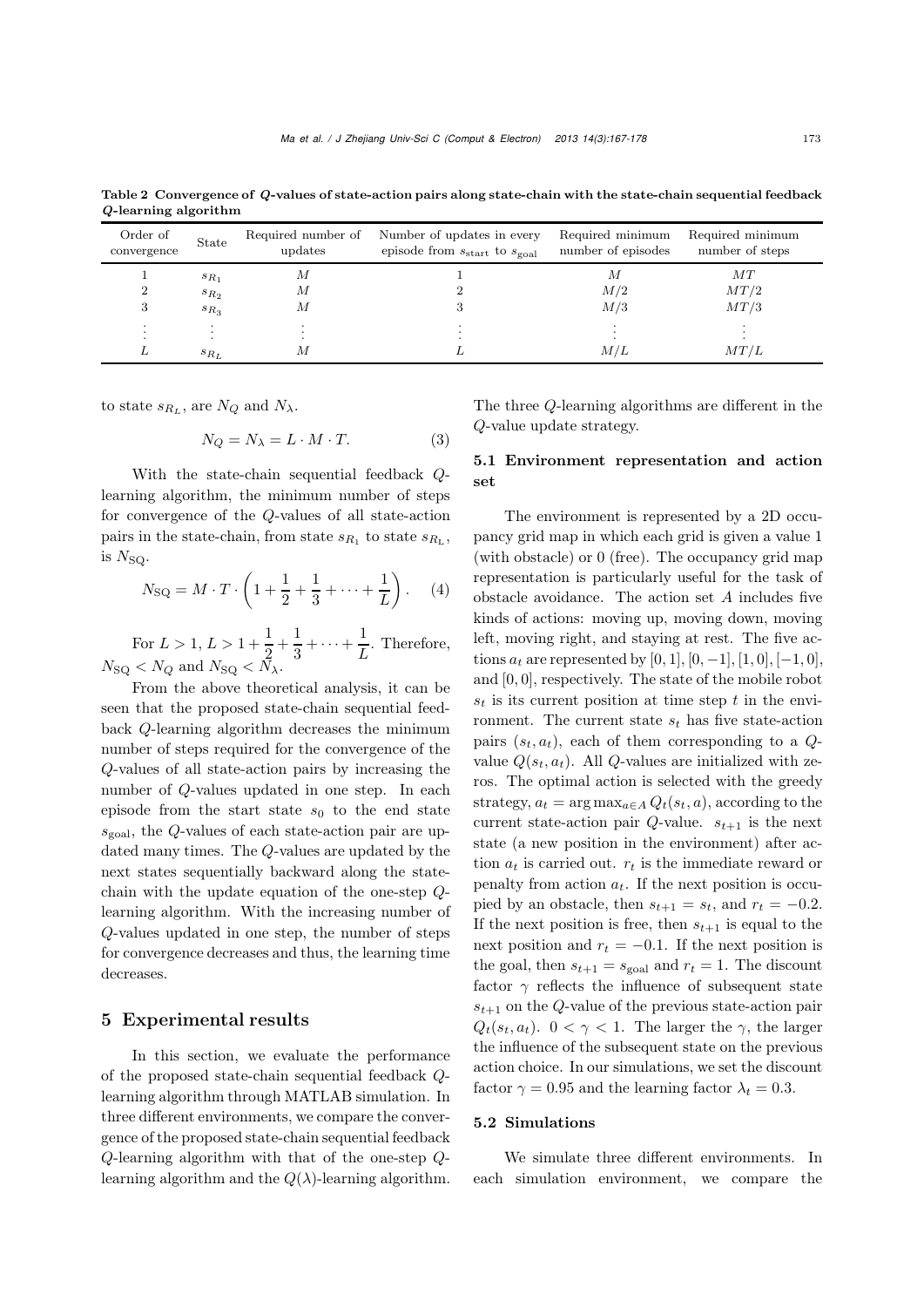proposed state-chain sequential feedback Q-learning algorithm with the traditional one-step Q-learning algorithm and the  $Q(\lambda)$ -learning algorithm. To compare them, performances are evaluated by two criteria, namely the average number of steps to the goal in each episode and reward values in each episode. The two criteria measure how well the learning for path planning task has been performed.

The first simulation environment is represented by a  $10 \times 10$  occupancy grid map (Fig. 2a). The occupied grid is black. The free grid is white. At time step  $t$ , the mobile robot takes one of the five actions,  $a_t$ , and moves along the grid. The current state of mobile robot  $s_t$  is its position in the grid map. Each state-action pair  $(s_t, a_t)$  has a Q-value  $Q(s_t, a_t)$ . There are 500 Q-values which are initialized as a  $1 \times 500$  zero matrix. After one action is carried out, the memory matrix *M* is extended with a new row  $[s_t, a_t, r_t, \lambda_t]$ . The row number of the memory matrix increases with searching. The task of the robot is to travel from the start point to the goal point. All agents perform 120 episodes with the three Q-learning algorithms respectively. The agents can converge to one of the shortest collision-free paths whose length is 21 with all three Q-learning algorithms. One of the shortest collision-free paths found by the proposed algorithm is shown in Fig. 2a, and Fig. 2b shows the average number of steps from the start to the goal in each episode with the three Qlearning algorithms in the environment. We can see that the proposed Q-learning algorithm converges to one of the shortest paths with fewer episodes than the other two Q-learning algorithms. With the help of the new Q-value update strategy, the proposed Q-learning algorithm can converge quickly. Similar learning performance can be seen from Fig. 2c, in which the reward values of each episode of the three Q-learning algorithms are compared.

The second environment is a  $20 \times 20$  grid<br>(Fig. 3a). The three *Q*-learning algorithms can The three Q-learning algorithms can converge to one of the shortest collision-free paths whose length is 28. One of the shortest collision-free paths found by the proposed Q-learning algorithm is shown in Fig. 3a, and the average number of steps to the goal in each episode and the reward value of each episode are different for the three algorithms (Figs. 3b and 3c). We can see that the proposed Q-learning algorithm converges the fastest.

The third environment is a  $30 \times 30$  grid (Fig. 4a).



Fig. 2 Comparison of the learning performance of the three *Q*-learning algorithms in a  $10 \times 10$  grid. (a) The shortest path found by the proposed *Q*-learning algorithm; (b) Number of episodes vs. the average number of steps to the goal; (c) Number of episodes vs. reward

The agents perform 500 episodes with the three <sup>Q</sup>learning algorithms. The proposed Q-learning algorithm and the  $Q(\lambda)$ -learning algorithm can converge to one of the shortest collision-free paths within 500 episodes. Fig. 4a shows one of the shortest collisionfree paths, whose length is 48, found by the proposed Q-learning algorithm. Figs. 4b and 4c show that with the proposed Q-learning algorithm, the average number of steps to the goal in each episode is smaller than those with the other two Q-learning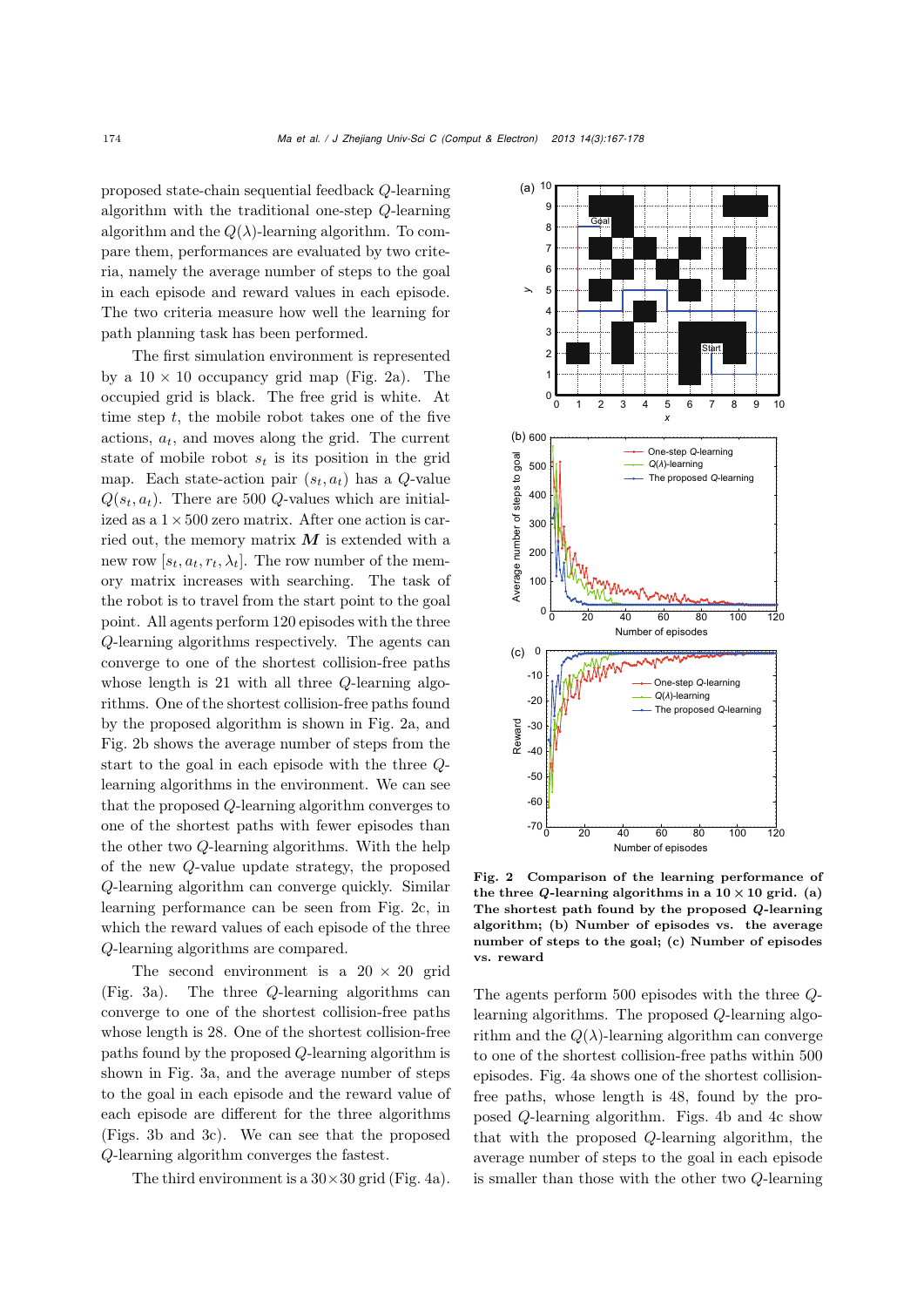

Fig. 3 Comparison of the learning performance of the three  $Q$ -learning algorithms in a  $20 \times 20$  grid. (a) The shortest path found by the proposed *Q*-learning algorithm; (b) Number of episodes vs. the average number of steps to the goal; (c) Number of episodes vs. reward

algorithms, and the reward value of each episode is higher than that with the other two Q-learning algorithms. Figs. 4b and 4c also show that the onestep Q-learning algorithm cannot converge within 500 episodes, which means that it cannot converge to one of the shortest paths within 500 episodes. Although the  $Q(\lambda)$ -learning algorithm can find one of the shortest collision-free paths within 500 episodes, the convergence rate is lower than that of the proposed Q-learning algorithm.

Table 3 gives the number of episodes when



Fig. 4 Comparison of the learning performance of the three *Q*-learning algorithms in a  $30 \times 30$  grid. (a) The shortest path found by the proposed *Q*-learning algorithm; (b) Number of episodes vs. the average number of steps to the goal; (c) Number of episodes vs. reward

one of the shortest collision-free paths is first found  $(N_f)$ , the number of episodes when convergence is reached  $(N_c)$ , and the total number of steps to convergence  $(N_{ts})$  with the three Q-learning algorithms in the three different environments. Table 3 shows that all the three Q-learning algorithms can converge to one of the shortest paths whose length is 21 in the  $10 \times 10$  grid. The proposed Q-learning algorithm needs only 21 episodes for reaching convergence, while the  $Q(\lambda)$ -learning algorithm needs 43 episodes and the one-step <sup>Q</sup>-learning algorithm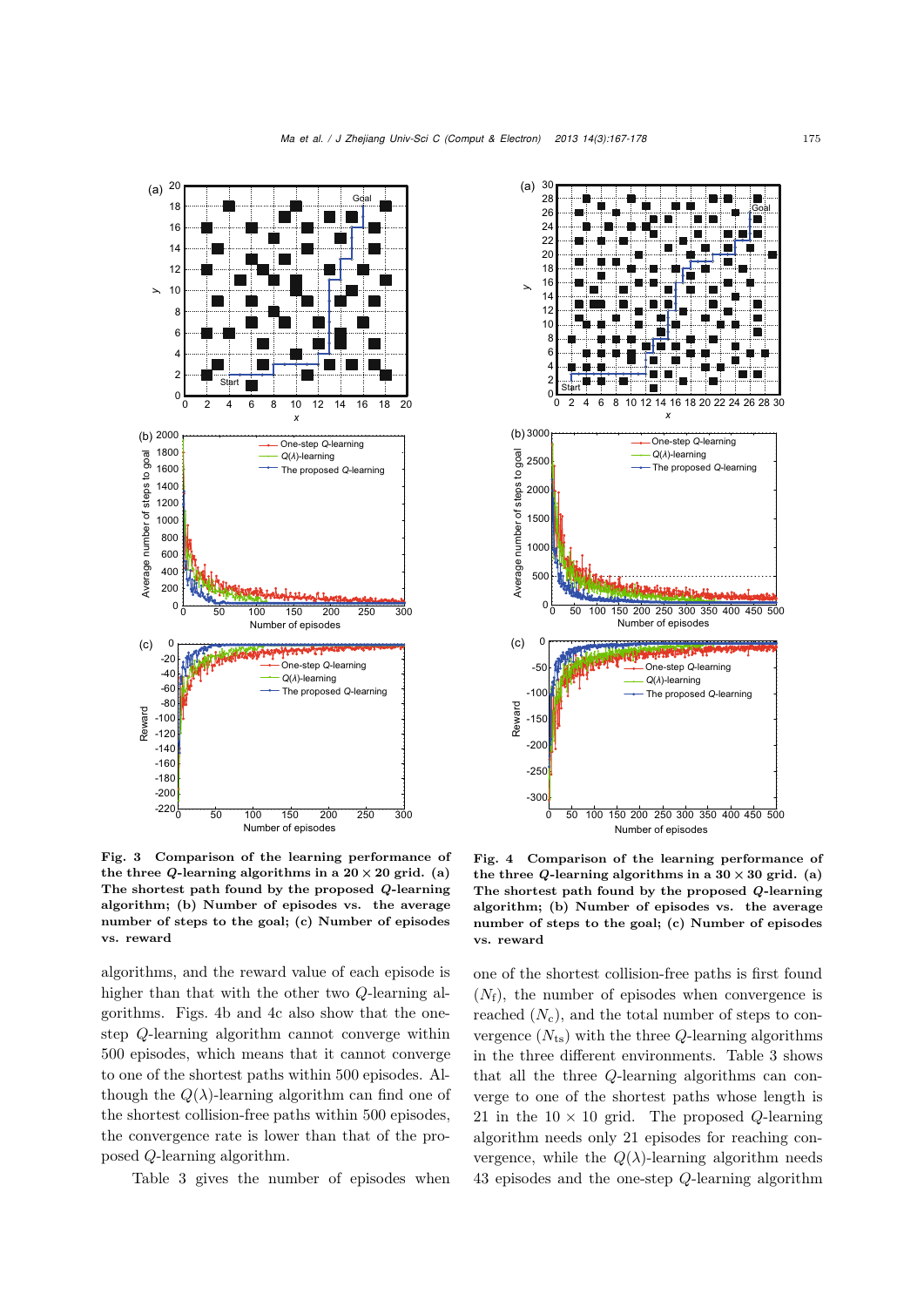| <u>um ce ch'u chinenge</u> |      |              |        |            |              |        |                   |              |        |
|----------------------------|------|--------------|--------|------------|--------------|--------|-------------------|--------------|--------|
| Environment                | N    |              |        | $N_c$      |              |        | $N_{\rm ts}$      |              |        |
|                            | TQ   | $Q(\lambda)$ | SCSF-Q | TO         | $Q(\lambda)$ | SCSF-Q | TQ                | $Q(\lambda)$ | SCSF-Q |
| $10 \times 10$ grid        | 95   | 34           | 13     | 112        | 43           | 21     | 9163              | 4792         | 1939   |
| $20 \times 20$ grid        | 314  | 114          | 50     | 410        | 127          | 56     | 52 804            | 26 163       | 9875   |
| $30 \times 30$ grid        | >500 | 328          | 202    | $>\!\!500$ | 362          | 242    | $\qquad \qquad -$ | 110 210      | 37 896 |

Table 3 Comparison of the number of episodes for convergence with the three *Q*-learning algorithms in the three environments

 $N_f$ : number of episodes when one of the shortest collision-free paths is first found;  $N_c$ : number of episodes when convergence is reached; N<sub>ts</sub>: total number of steps to convergence. TQ: traditional one-step Q-learning; SCSF-Q: state-chain sequential feedback Q-learning

needs 112 episodes. In the  $20 \times 20$  grid environment, the proposed <sup>Q</sup>-learning algorithm needs 56 episodes to converge to one of the shortest collisionfree paths, whose length is 28.  $Q(\lambda)$  and one-step <sup>Q</sup>-learning algorithms need 127 and 410 episodes, respectively. In the  $30 \times 30$  grid environment, the proposed Q-learning algorithm can converge to one of the shortest paths at the 242nd episode.  $Q(\lambda)$ learning needs 362 episodes for convergence, and the one-step <sup>Q</sup>-learning algorithm needs more than 500 episodes.

As shown in Table 3, in the  $10 \times 10$  grid, the total numbers of steps for convergence are 9163, 4792, and 1939 with one-step Q-learning,  $Q(\lambda)$ , and the proposed Q-learning algorithms, respectively. The proposed <sup>Q</sup>-learning algorithm needs 21.2% of the steps of the one-step <sup>Q</sup>-learning algorithm, and 40.5% of the steps of the  $Q(\lambda)$ -learning algorithm. In the  $20 \times 20$  grid, the total numbers of steps for convergence are 52 804, 26 163, and 9875 with the above three Q-learning algorithms, respectively. The proposed <sup>Q</sup>-learning algorithm needs 18.7% of the number of steps of one-step <sup>Q</sup>-learning, 37.7% of the number of steps of the  $Q(\lambda)$ -learning algorithm. In the  $30 \times 30$  grid, the total numbers of steps for convergence are 37 896 and 110 210 with the proposed Q-learning and the  $Q(\lambda)$ -learning algorithms, respectively. The proposed Q-learning algorithm needs only 34.4% of the number of the steps of the  $Q(\lambda)$ learning algorithm. It is shown that the proposed state-chain sequential feedback Q-learning algorithm can improve the learning rate, especially for complex unknown environments.

The results of the experiments validate that the proposed state-chain sequential feedback Qlearning algorithm can converge to one of the shortest collision-free paths with fewer episodes and faster convergence rates compared with one-step Q-

learning and  $Q(\lambda)$ -learning. The improvement is more obvious for complex unknown environments.

## 6 Conclusions

This paper deals with a state-chain sequential feedback Q-learning algorithm for path planning of autonomous mobile robots in unknown static environments. With the occupancy grid map representation of environments, the state of a mobile robot is its discrete position in the map. A memory matrix is built to remember the state-action pairs during the searching process and a state chain is established. After each action is taken, the Q-values of the stateaction pairs are updated sequentially backward with the traditional one-step Q-learning along the state chain. Theoretical analysis proves that the Q-value of each state-action pair is updated many times with the subsequent states in each episode from the start point to the goal with the proposed Q-learning algorithm. As a result, the number of steps for convergence decreases and the learning speed increases.

Different simulated test scenarios are conducted to test the performance of the proposed state-chain sequential feedback Q-learning algorithm. Simulation results show that the proposed state-chain sequential feedback Q-learning algorithm improves the learning speed for finding one of the shortest collision-free paths for autonomous mobile robots, especially in complex unknown static environments.

#### References

- Agirrebeitia, J., Aviles, R., de Bustos, I.F., Ajuria, G., 2005. A new APF strategy for path planning in environments with obstacles. *Mech. Mach. Theory*, 40(6):645-658. [doi:10.1016/j.mechmachtheory.2005.01.006]
- Alexopoulos, C., Griffin, P.M., 1992. Path planning for a mobile robot. *IEEE Trans. Syst. Man Cybern.*, 22(2): 318-322. [doi:10.1109/21.148404]
- Al-Taharwa, I., Sheta, A., Al-Weshah, M., 2008. A mobile robot path planning using genetic algorithm in static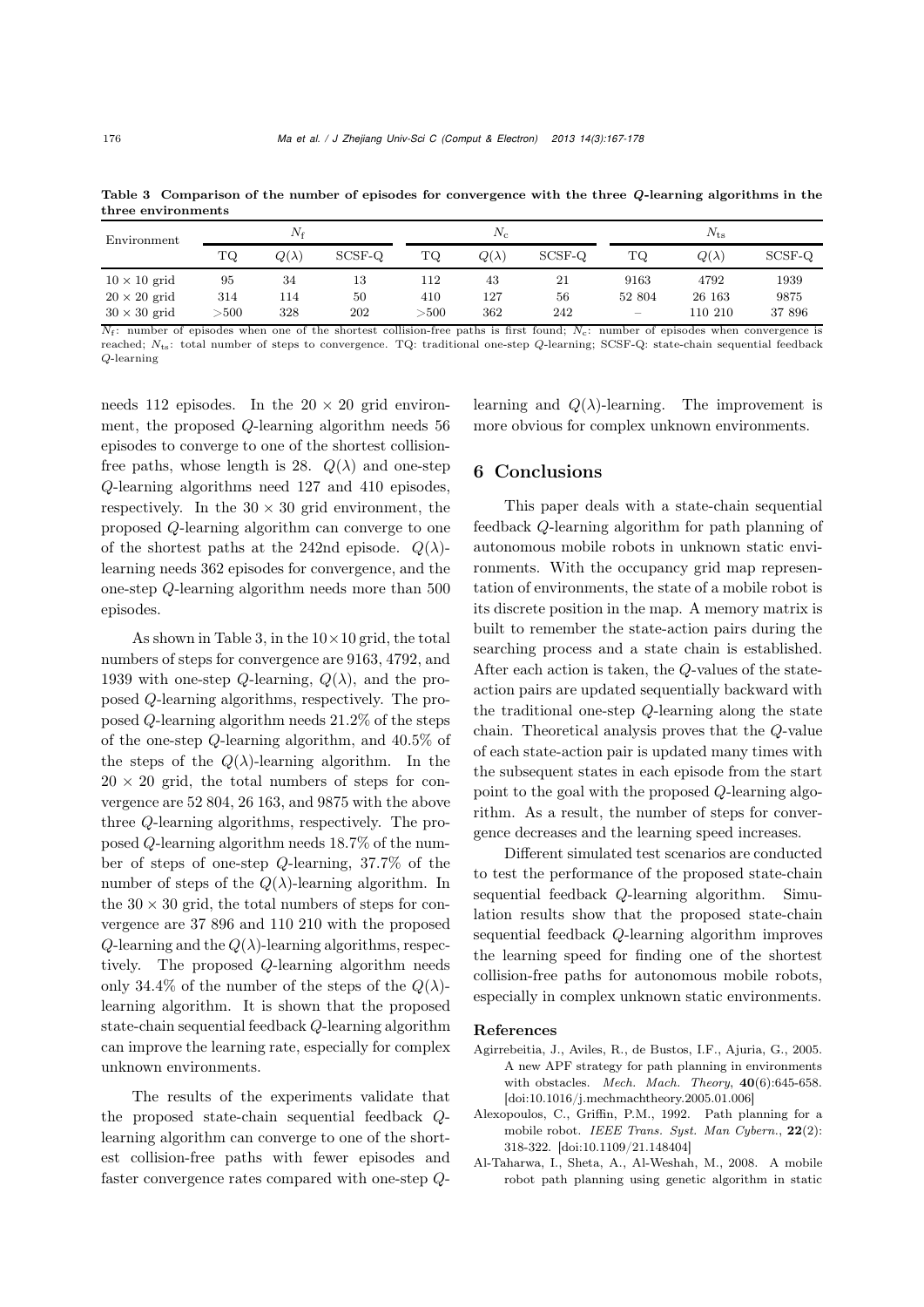environment. *J. Comput. Sci.*, 4(4):341-344.

- Barraquand, J., Langlois, B., Latombe, J.C., 1992. Numerical potential field techniques for robot path planning. *IEEE Trans. Syst. Man Cybern.*, 22(2):224-241. [doi:10.1109/21.148426]
- Cao, Q., Huang, Y., Zhou, J., 2006. An Evolutionary Artificial Potential Field Algorithm for Dynamic Path Planning of Mobile Robot. Proc. IEEE/RSJ Int. Conf. on Intelligent Robots and Systems, p.3331-3336. [doi:10.1109/IROS.2006.282508]
- Castillo, O., Trujillo, L., Melin, P., 2007. Multiple objective genetic algorithms for path-planning optimization in autonomous mobile robots. *Soft Comput.*, 11(3):269- 279. [doi:10.1007/s00500-006-0068-4]
- Dearden, R., Friedman, N., Russell, S., 1998. Bayesian Q-Learning. Proc. National Conf. on Artificial Intelligence, p.761-768.
- Dolgov, D., Thrun, S., Montemerlo, M., Diebel, J., 2010. Path planning for autonomous vehicles in unknown semi-structured environments. *Int. J. Robot. Res.*, 29(5):485-501. [doi:10.1177/0278364909359210]
- Framling, K., 2007. Guiding exploration by pre-existing knowledge without modifying reward. *Neur. Networks*, 20(6):736-747. [doi:10.1016/j.neunet.2007.02.001]
- Garcia, M.A., Montiel, O., Castillo, O., Sepulveda, R., Melin, P., 2009. Path planning for autonomous mobile robot navigation with ant colony optimization and fuzzy cost function evaluation. *Appl. Soft Comput.*, 9(3):1102- 1110. [doi:10.1016/j.asoc.2009.02.014]
- Ge, S.S., Cui, Y.J., 2002. Dynamic motion planning for mobile robots using potential field method. *Auton. Robots*, 13(3):207-222. [doi:10.1023/A:1020564024509]
- Ghatee, M., Mohades, A., 2009. Motion planning in order to optimize the length and clearance applying a hopfield neural network. *Expert Syst. Appl.*, 36(3):4688-4695. [doi:10.1016/j.eswa.2008.06.040]
- Gong, D., Lu, L., Li, M., 2009. Robot Path Planning in Uncertain Environments Based on Particle Swarm Optimization. Proc. IEEE Congress on Evolutionary Computation, p.2127-2134. [doi:10.1109/CEC.2009. 4983204]
- Guo, M., Liu, Y., Malec, J., 2004. A new Q-learning algorithm based on the metropolis criterion. *IEEE Trans. Syst. Man Cybern. B*, 34(5):2140-2143. [doi:10.1109/ TSMCB.2004.832154]
- Hachour, O., 2009. The proposed fuzzy logic navigation approach of autonomous mobile robots in unknown environments. *Int. J. Math. Models Methods Appl. Sci.*,  $3(3):204-218.$
- Hamagami, T., Hirata, H., 2003. An Adjustment Method of the Number of States of Q-Learning Segmenting State Space Adaptively. Proc. IEEE Int. Conf. on Systems, Man and Cybernetics, 4:3062-3067. [doi:10.1109/ ICSMC.2003.1244360]
- Hart, P.E., Nilsson, N.J., Raphael, B., 1968. A formal basis for the heuristic determination of minimum cost paths. *IEEE Trans. Syst. Sci. Cybern.*, 4(2):100-107. [doi:10.1109/TSSC.1968.300136]
- Hwang, H.J., Viet, H.H., Chung, T., 2011.  $Q(\lambda)$  based vector direction for path planning problem of autonomous mobile robots. *Lect. Notes Electr. Eng.*, 107(Part 4): 433-442. [doi:10.1007/978-94-007-2598-0\_46]
- Jaradat, M.A.K., Al-Rousan, M., Quadan, L., 2011. Reinforcement based mobile robot navigation in dynamic environment. *Robot. Comput.-Integr. Manuf.*, 27(1):135- 149. [doi:10.1016/j.rcim.2010.06.019]
- Jin, Z., Liu, W., Jin, J., 2009. Partitioning the State Space by Critical States. Proc. 4th Int. Conf. on Bio-Inspired Computing, p.1-7. [doi:10.1109/BICTA.2009.5338123]
- Kala, R., Shukla, A., Tiwari, R., 2010. Fusion of probabilistic A\* algorithm and fuzzy inference system for robotic path planning. *Artif. Intell. Rev.*, 33(4):307-327. [doi:10.1007/s10462-010-9157-y]
- Koenig, S., Simmons, R.G., 1996. The effect of representation and knowledge on goal-directed exploration with reinforcement-learning algorithms. *Mach. Learn.*, 22(1-3):227-250. [doi:10.1007/BF00114729]
- Lampton, A., Valasek, J., 2009. Multiresolution State-Space Discretization Method for Q-Learning. Proc. American Control Conf., p.1646-1651. [doi:10.1109/ACC.2009. 5160474]
- Latombe, J.C., 1991. Robot Motion Planning. Kluwer Academic Publishers. [doi:10.1007/978-1-4615-4022-9]
- Oh, C.H., Nakashima, T., Ishibuchi, H., 1998. Initialization of Q-Values by Fuzzy Rules for Accelerating Q-Learning. Proc. IEEE World Congress on Computational Intelligence and IEEE Int. Joint Conf. on Neural Networks, 3:2051-2056. [doi:10.1109/IJCNN. 1998.687175]
- Peng, J., Williams, R.J., 1996. Incremental multi-step Qlearning. *Mach. Learn.*, 22(1-3):283-290. [doi:10.1023/ A:1018076709321]
- Poty, A., Melchior, P., Oustaloup, A., 2004. Dynamic Path Planning for Mobile Robots Using Fractional Potential Field. Proc. 1st Int. Symp. on Control, Communications and Signal Processing, p.557-561. [doi:10. 1109/ISCCSP.2004.1296443]
- Saab, Y., VanPutte, M., 1999. Shortest path planning on topographical maps. *IEEE Trans. Syst. Man Cybern. A*, 29(1):139-150. [doi:10.1109/3468.736370]
- Senda, K., Mano, S., Fujii, S., 2003. A Reinforcement Learning Accelerated by State Space Reduction. SICE Annual Conf., 2:1992-1997.
- Song, Y., Li, Y., Li, C., Zhang, G., 2012. An efficient initialization approach of Q-learning for mobile robots. *Int. J. Control Autom. Syst.*, 10(1):166-172. [doi:10.1007/s12555-012-0119-9]
- Still, S., Precup, D., 2012. An information-theoretic approach to curiosity-driven reinforcement learning. *Theory Biosci.*, 131(3):139-148. [doi:10.1007/s12064-011- 0142-z]
- Sutton, R.S., Barto, A.G., 1998. Reinforcement Learning: an Introduction. MIT Press, Cambriage, MA.
- Tsai, C.C., Huang, H.C., Chan, C.K., 2011. Parallel elite genetic algorithm and its application to global path planning for autonomous robot navigation. *IEEE Trans. Ind. Electron.*, 58(10):4813-4821. [doi:10.1109/ TIE.2011.2109332]
- Wang, Z., Zhu, X., Han, Q., 2011. Mobile robot path planning based on parameter optimization ant colony algorithm. *Proc. Eng.*, 15:2738-2741. [doi:10.1016/j. proeng.2011.08.515]
- Watkins, C.J.C.H., 1989. Learning from Delayed Rewards. University of Cambridge, Cambridge, UK.